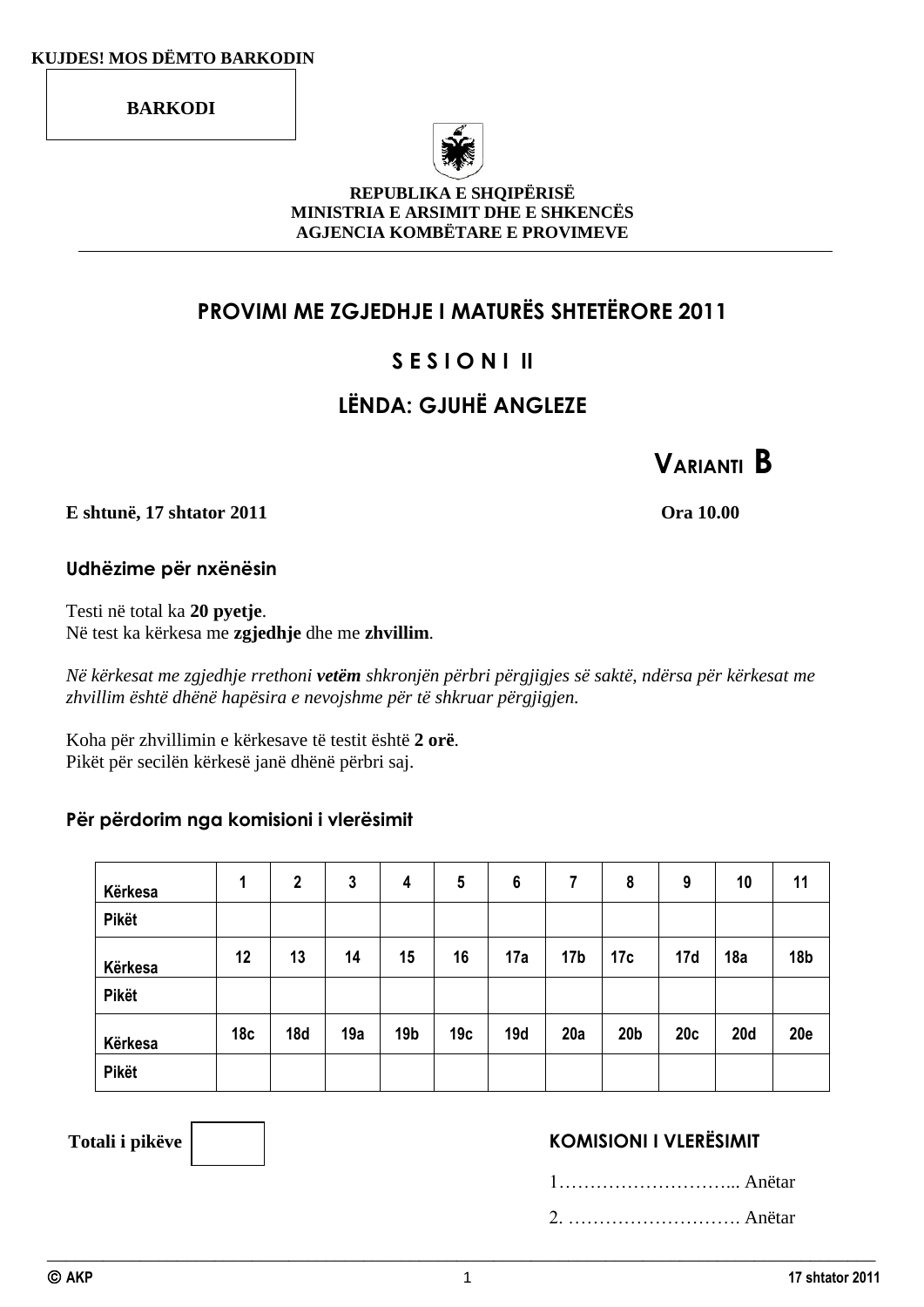## *Part 1 Reading Comprehension*

### *The Birthday Present*

Emily walked slowly across the room towards the door, and glimpsed herself in the mirror. She noticed a loose strand of white hair, and immediately pinned it back. She was not expecting any visitors today, but wanted to look her best just in case. She looked impassively at her pale, wrinkled face that eighty full years had changed so much. The single unopened envelope lay on the floor. She bent down painfully to pick it up, slowly tore it open and read the words inside, which had been written by her own frail and unsteady hand: "To Emily, with all my love on your 80<sup>th</sup> birthday". She clasped the card and held it close to her, struggling not to be overwhelmed by her loneliness.

She caught sight of a small child at the gate. It was a dark young gypsy girl, wearing a ragged dress of brown and red. Emily put the card on the table and went to the door. "Can I help you, young lady?" she enquired. "Do you want to buy some violets, ma'am?" she answered with a confidence beyond her years. "They are ever so nice." She held out a slender arm and Emily touched her hand. "I'll just go and get my purse." While Emily was away, the young girl's curiosity drew her into the front room. She looked at the old photographs on the walls, and then noticed the card on the table. She walked over to the table, read it, and then returned to the doorway to wait.

"Now, how much can I give you, young lady?" Emily asked. "It's your birthday, isn't it?" the young girl replied, holding out a bunch of violets. "You can have them for a birthday present. I'm sorry it's not very much, but it's all I've got. I've got to go now, but I'll come and see you again when we pass by."

"Thank you my dear, thank you so much"

As Emily held the violets in her trembling hands and watched the young gypsy girl running down the path, tears welled up in her eyes at the girl's warmth and human kindness. As she noticed the scent of the violets, it seemed to her that this small bunch of flowers was one of the finest presents she had ever received.

#### **Explanation of some new words:**

**strand**- a single thin piece of hair **frail**- thin and weak **ma'am**- short form of madam

#### **For questions below, choose the answer A, B, C or D, which you think fits best according to the text.**

- **1.** Why did Emily want to look her best? **1 point**
	- A) She was expecting someone.
	- B) She was celebrating her birthday.
	- C) She was going out somewhere.
	- D) Just in case somebody would come at her home.
- **2.** What did Emily notice of herself in the mirror? **1 point**
	- A) a loose strand of cloth
	- B) a loose strand of hair
	- C) a wrinkle on her dress
	- D) nothing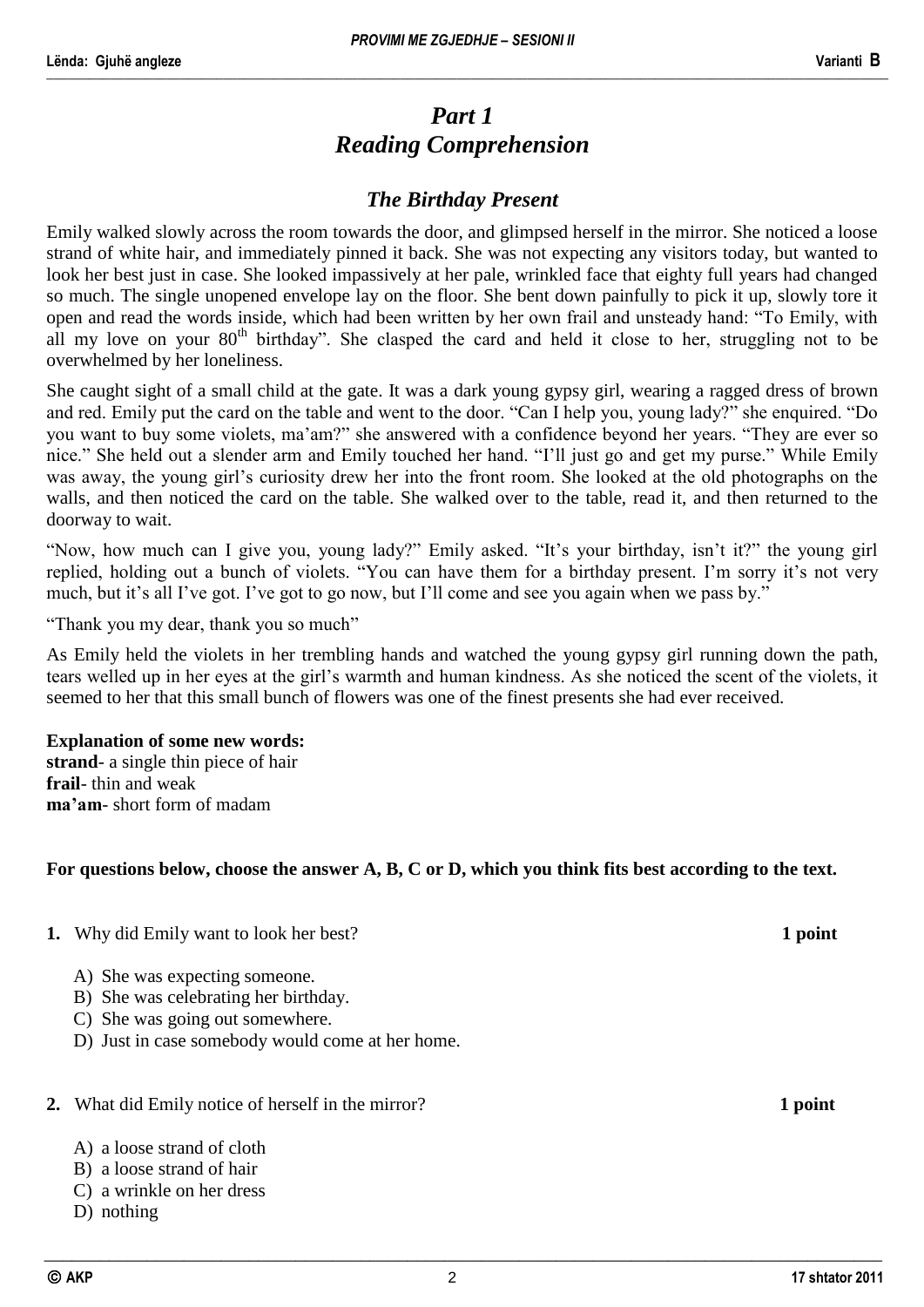|    | 3. The envelope she found on the floor contained:                                                                    | 1 point |
|----|----------------------------------------------------------------------------------------------------------------------|---------|
|    | A) A bank statement<br>B) Information about her son<br>C) A birthday wish                                            |         |
|    | D) Nothing                                                                                                           |         |
| 4. | Who sent her the letter?                                                                                             | 1 point |
|    | A) Her son.                                                                                                          |         |
|    | B) Her relatives.                                                                                                    |         |
|    | C) Not mentioned in the text.                                                                                        |         |
|    | D) She sent the letter to herself.                                                                                   |         |
| 5. | Emily was:                                                                                                           | 1 point |
|    | A) Eighty                                                                                                            |         |
|    | B) Eighty nine                                                                                                       |         |
|    | C) Seventy<br>D) Ninety                                                                                              |         |
|    |                                                                                                                      |         |
|    | Supply the information asked for the questions below.                                                                |         |
|    | 6. How had the years changed her appearance?                                                                         | 1 point |
|    | 7. Find the part of the sentence which shows that Emily was experiencing a strong emotional state of being<br>alone. | 1 point |
|    | 8. Why did the young girl go to Emily's house?                                                                       | 1 point |
|    | 9. The young girl said: "I'll come and see you again when we pass by". Why did she say that?                         | 1 point |
|    |                                                                                                                      |         |

\_\_\_\_\_\_\_\_\_\_\_\_\_\_\_\_\_\_\_\_\_\_\_\_\_\_\_\_\_\_\_\_\_\_\_\_\_\_\_\_\_\_\_\_\_\_\_\_\_\_\_\_\_\_\_\_\_\_\_\_\_\_\_\_\_\_\_\_\_\_\_\_\_\_\_\_\_\_\_\_\_\_\_\_\_\_\_\_\_\_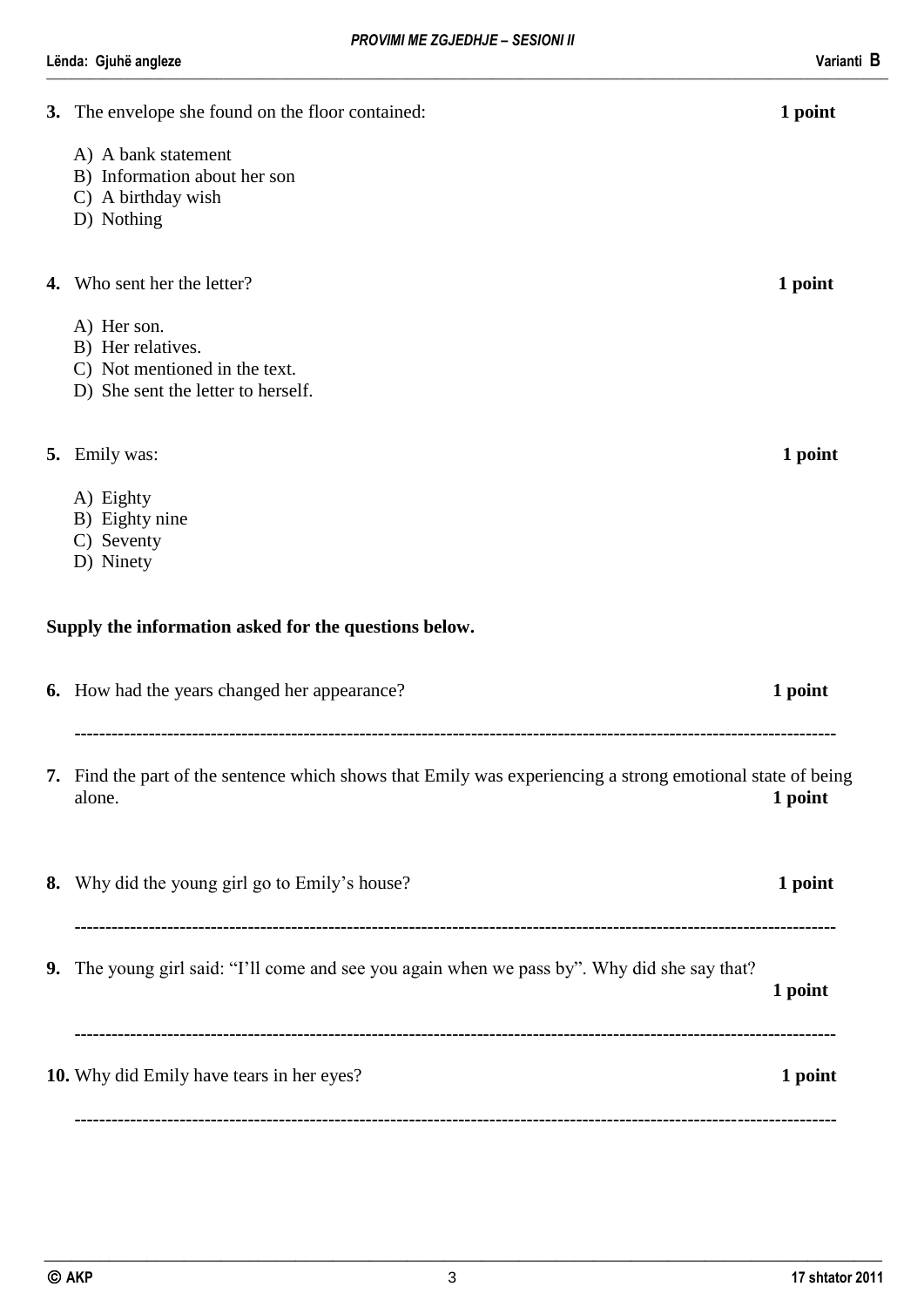## Part 2 **Use of Language (Grammar and Vocabulary)**

#### Circle the right alternatives that best complete the meaning of the sentences.

| 11. I was always very good --------- English when I was at school.                                                         | 1 point |
|----------------------------------------------------------------------------------------------------------------------------|---------|
| $A)$ in<br>$B)$ at<br>C) with<br>$D)$ on                                                                                   |         |
| 12. Anna and David broke ----------- a few weeks ago and are now living apart.                                             | 1 point |
| A) into<br>B) out<br>$C)$ up<br>D) away                                                                                    |         |
| 13. She spoke so fast that I couldn't understand --------- she was talking about.                                          | 1 point |
| A) which<br>B) that<br>$C)$ how<br>D) what                                                                                 |         |
| 14. Now a new way in tooth cleaning, different in formula and effect, -------- in the special film-removing<br>dentifrice. | 1 point |
| A) embodies<br>B) is embodied<br>C) had embodied<br>D) will be embodying                                                   |         |
| 15. You -------- have seen Peter yesterday. He is abroad.                                                                  | 1 point |
| A) mustn't<br>B) needn't<br>$C)$ can't                                                                                     |         |

D) shouldn't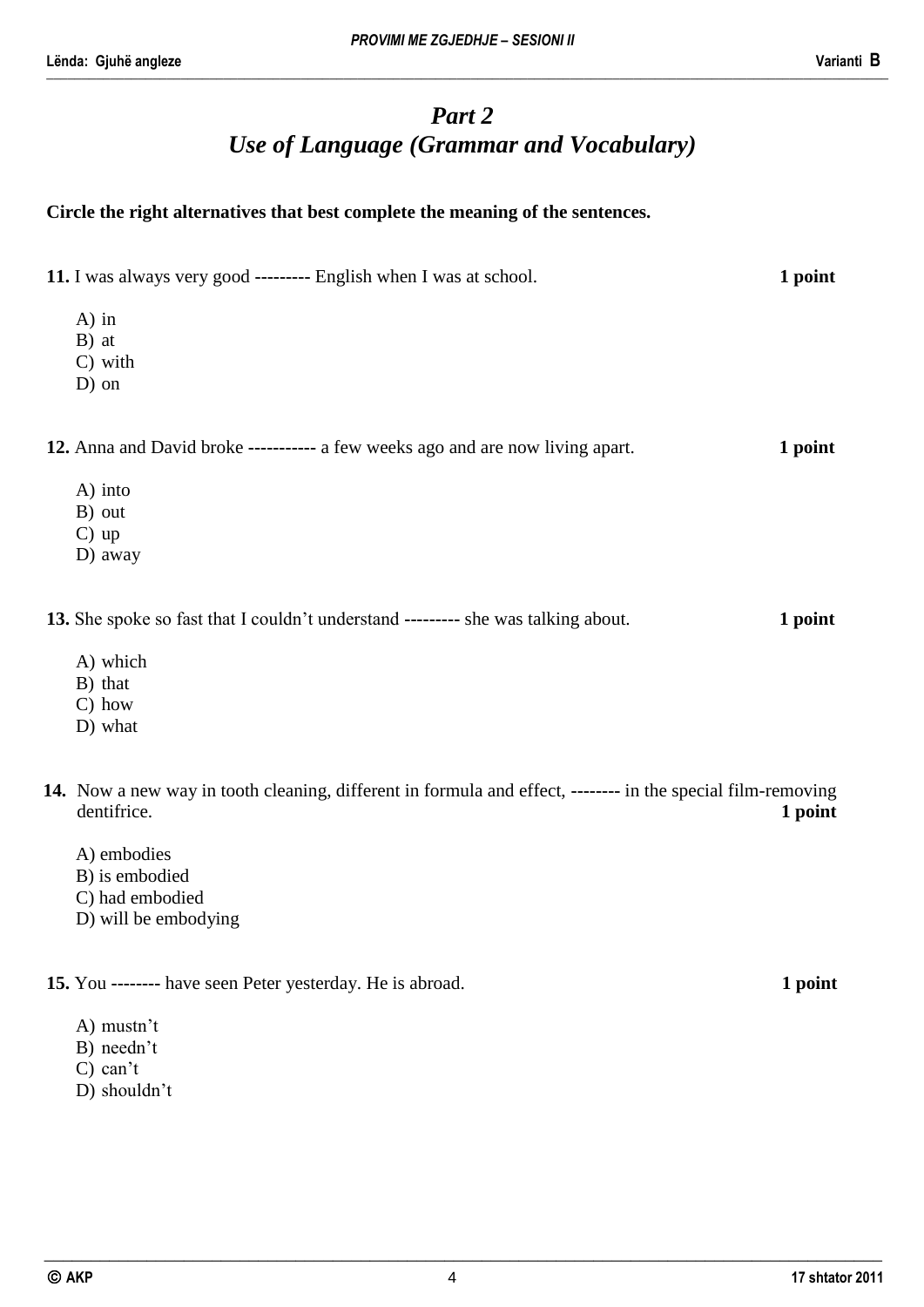# **16. Fill in the blanks with the correct form of the words in brackets. 7 points**

Ian Fleming is famous for writing the extremely **1) --------- (success)** James Bonds novels, which are packed with **2) ----- (act)** and adventure. But Fleming himself had quite an 3**) ----- (adventure)** life which has been recorded in several biographies.

He tried a career in banking but did not find it **4) ----- (interest)** enough. In May, 1939, he joined the intelligence service and carried out several **5) ----- (danger)** missions during the war. He planned clever operations and lived a life not unlike that of his famous hero, James Bond. In 1952, he began to write a novel. Casino Royale was the first of the James Bond novels, all of which became **6) ----- (incredible)** popular. They reflected his **7) ----- (usual)** life and love of adventure. Fleming died in 1964 at the age of 56.

### **Complete the second sentence so that it has a similar meaning to the first sentence using the word in bold (key word) given under each sentence.** *Do not use* **more than** *five* **words.** *Do not change* **the form of the key word***.*

| 17/a<br>I don't find it difficult to get up early any more.                       | 1 point |
|-----------------------------------------------------------------------------------|---------|
| <b>Used</b><br>I ---------------------------- up early.                           |         |
| 17/b<br>I wonder if you can lend me some money. The bank was closed.              | 1 point |
| <b>Mind</b><br>Would ------------------------ some money? The bank was closed.    |         |
| 17/c<br>The hotel is very close, so you should walk in instead of taking the bus. | 1 point |
| Were<br>If -------------------------------, I'd walk instead of taking the bus.   |         |
| 17/d<br>That dark mask frightened him.                                            | 1 point |
| <b>Scared</b><br>He ---------------------------------- the dark mask.             |         |
| 18/a<br>It isn't necessary to buy expensive clothes.                              | 1 point |
| <b>Have</b>                                                                       |         |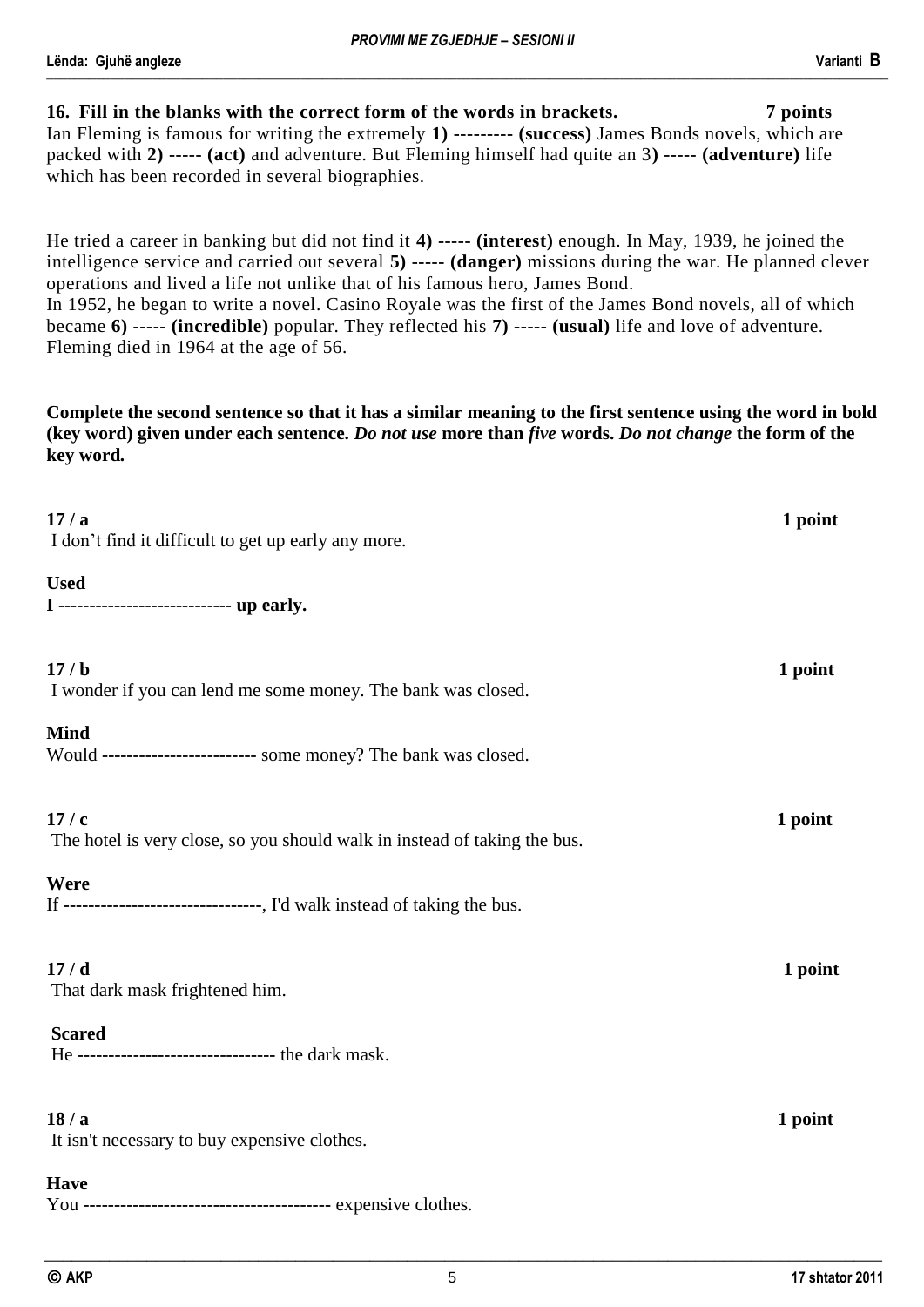| 18/b<br>I bought this coat three years ago.                                       | 1 point |
|-----------------------------------------------------------------------------------|---------|
| For                                                                               |         |
| 18/c<br>Snow has already closed the street.                                       | 1 point |
| <b>Been</b><br>This street --------------------------- because of snow.           |         |
| 18/d<br>Many people were delayed because of the storm.                            | 1 point |
| <b>Number</b><br>-------------------------- were delayed by the storm.            |         |
| 19/a<br>I'm sorry but I lost your magazine.                                       | 1 point |
| Losing<br>I'm -------------------------- your magazine.                           |         |
| 19/b<br>Why don't we play volleyball for a change?                                | 1 point |
| <b>About</b><br>------------------------------- volleyball for a change?          |         |
| 19/c<br>"I do not mind which film we see." - I said.                              | 1 point |
| <b>Matter</b><br>I said that ------------------------------ me which film we saw. |         |
| 19/d<br>Hillary intends to buy a new car.                                         | 1 point |
| Is                                                                                |         |

Hillary **---------------------------** to buy a new car.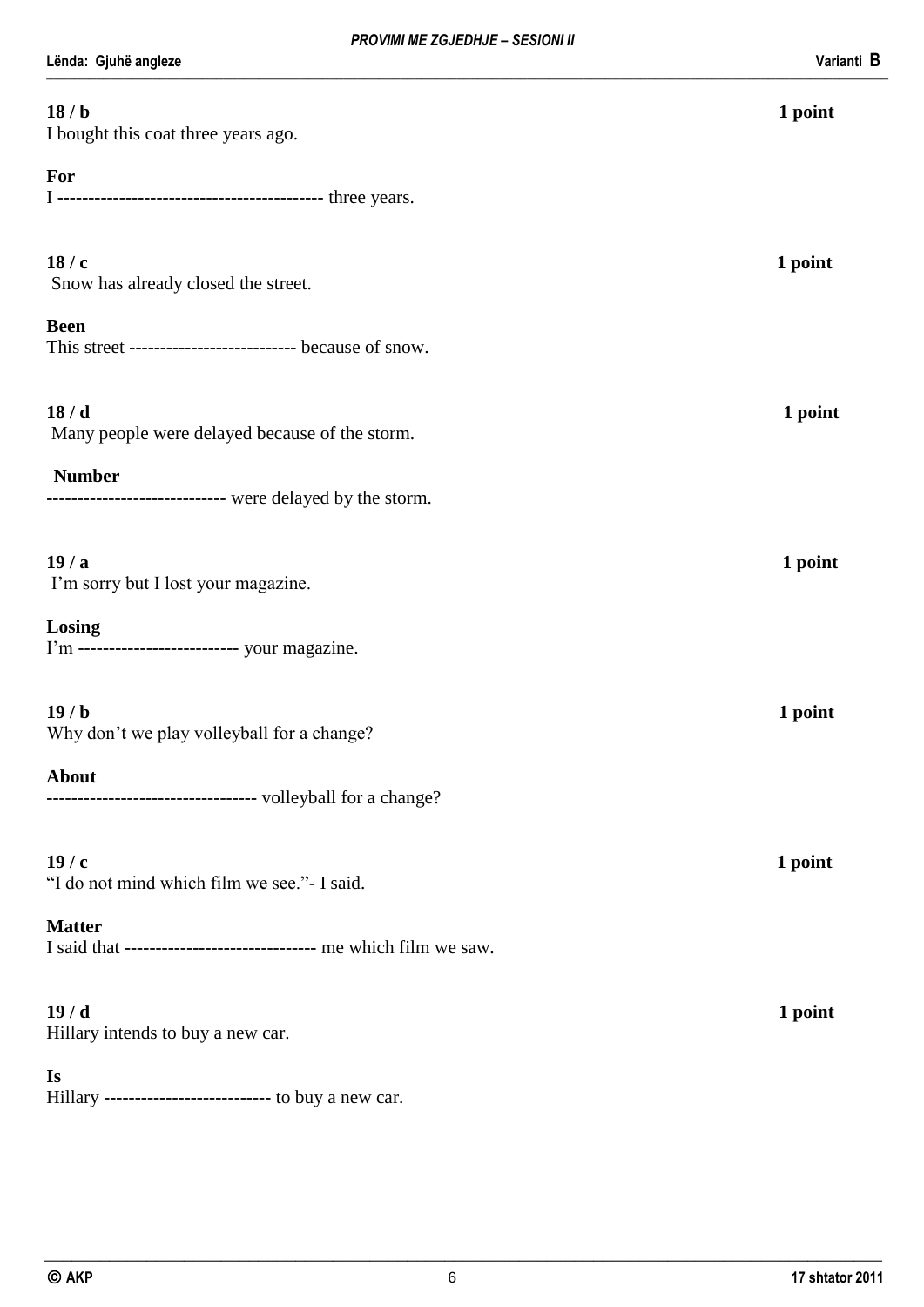## *Part 3 Writing*

**20. Instructions:** In this section, the student will be evaluated for the way he/she writes on a certain topic and the way he/she respects the following stages of a written piece:

- **1. The content** (if the central idea is supported with concrete detail);
- **2. The organization of the whole theme** (theme planned logically, giving the necessary stages with originality); sentence structure (sentences well constructed, unified and effective);
- **3. Vocabulary** (fresh, precise and idiomatic);
- **4. Grammar;**
- **5. Punctuation and spelling.**

**Choose one of the following topics given below and then write about it. 6 points**

#### **1. Describe an important social event that you took part in. (wedding, church party, sports event, etc.)**

- Background information (setting and characters)
- What happened there and how did you feel?
- **2. Your friend, Pamela, is having some problems with her parents. Read the rubric and write an email giving her advice. (120-150 words) Include:**
- Greetings and opening remarks
- Advice to improve her relationship with her parents
- Closing remarks

This is part of an email you received:

*Ever since I got bad marks in my exams, Mum and Dad have become really strict. They won't let me go out at weekends or let friends come around to the house. I just don't know what to do. Can you help me?* **(***Do not write* your real name in your email**)**

#### **3. Write a** *short article* **for a teen magazine about a celebrity who inspires you. (120-150 words) It could be an actor, singer, football player, etc that you admire. Include:**

- who the celebrity that inspires you is
- what he/she looks like
- why he/she inspires you
- what job he/she is famous for
- what his/her character is like

\_\_\_\_\_\_\_\_\_\_\_\_\_\_\_\_\_\_\_\_\_\_\_\_\_\_\_\_\_\_\_\_\_\_\_\_\_\_\_\_\_\_\_\_\_\_\_\_\_\_\_\_\_\_\_\_\_\_\_\_\_\_\_\_\_\_\_\_\_\_\_\_\_\_\_\_\_\_\_\_\_\_\_\_\_\_\_\_\_\_